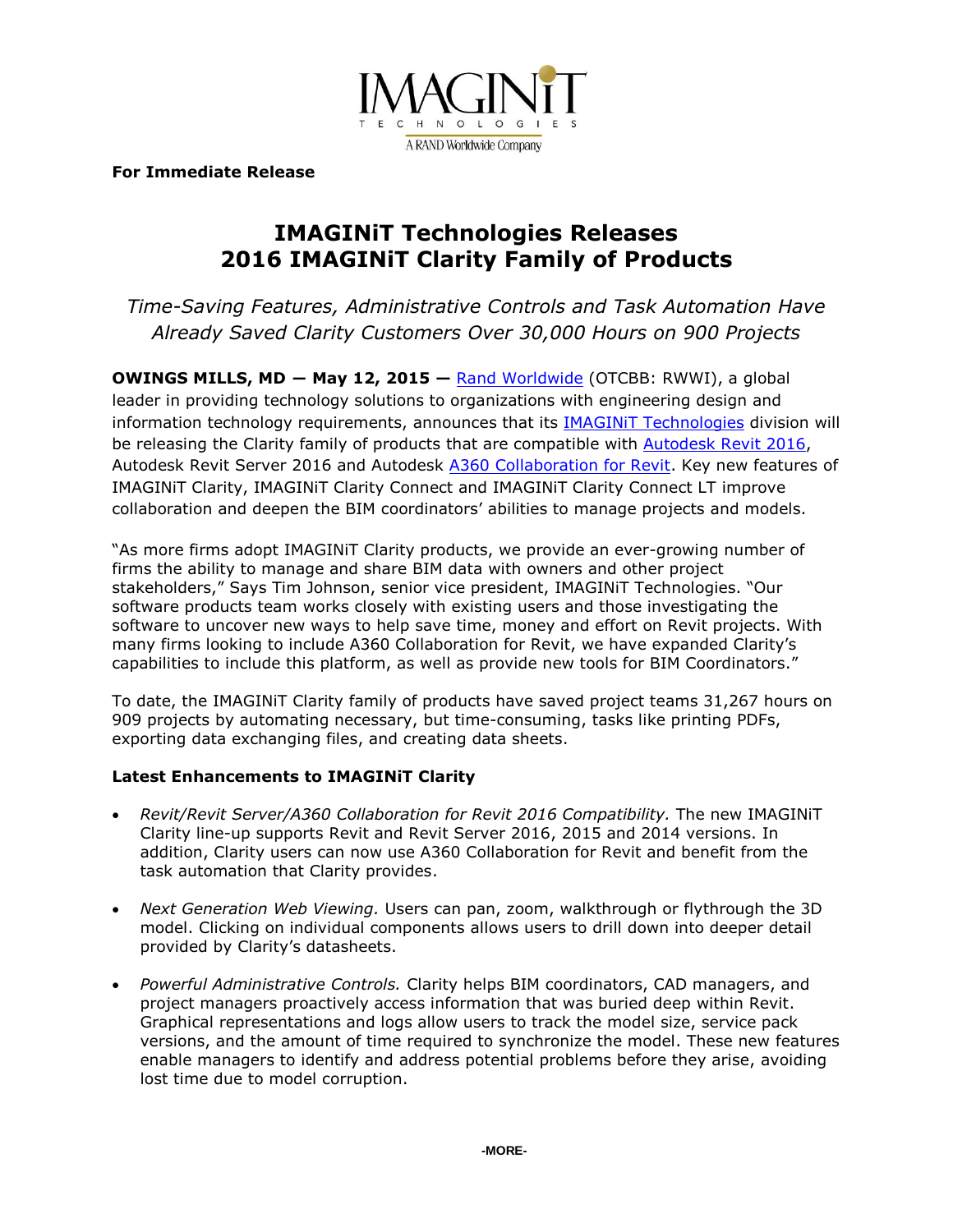*Bulk Upload Projects in Revit Server.* Previously it took hours to upload, open and synchronize each new model across the network, and re-path links appropriately. Clarity Connect now automates this entire process so the path to team collaboration is shortened.

### **Live Demonstrations**

Learn about time-saving features and the value that Clarity can provide project teams during two webcasts on May 19, 2015 at 10:00 AM and 2:00 PM (Eastern Time). During these one-hour live presentations, Matt Mason, director of software development, will demonstrate and answer questions about IMAGINiT Clarity, IMAGINiT Clarity Connect and IMAGINiT Clarity Connect LT. Attendance is free, but [advanced registration](http://www.imaginit.com/events) is required.

## **Availability & Pricing**

All IMAGINiT Clarity products are available with perpetual licensing or on a subscription basis for those who want to use the tools for a specific timeframe.

[IMAGINiT Clarity](http://www.imaginit.com/software-solutions/building-architecture/imaginit-clarity) offers an unlimited number of users and projects and also includes basic installation and training. Maintenance fees apply. For organizations that need to collaborate with internal and external teams, [IMAGINiT Clarity Connect and IMAGINiT Clarity Connect](http://www.imaginit.com/software-solutions/building-architecture/imaginit-clarity-connect)  [LT](http://www.imaginit.com/software-solutions/building-architecture/imaginit-clarity-connect) can be packaged with Autodesk Revit Server or can be integrated into an existing installation. Setup and training is included and managed by IMAGINiT's trusted team of implementation and training experts. Pricing is dependent on number of locations, hosts, accelerators and task servers. Maintenance and subscription fees apply.

### **About IMAGINiT Technologies**

IMAGINIT Technologies, a division of [Rand Worldwide,](http://www.rand.com/) advances the way architects and engineers design, develop, and manage projects. Customers of this leading professional services and technology company include organizations in the building, infrastructure, manufacturing and facilities management industries. *Fortune 500* and *Engineering News Record's* Top 100 organizations work with IMAGINiT Technologies to gain competitive advantages through expert technology consulting, implementation, training, and support services. As one of the world's largest integrators of Autodesk 3D design and engineering software, the team leverages unrivalled industry experience to design systems that accelerate innovation while improving project quality and profitability.

*Any and all trademarks making reference to or related to Rand Worldwide, IMAGINiT Technologies, ASCENT, IMAGINiT, Clarity or ProductivityNOW are registered and/or owned by Rand Worldwide, Inc., and/or its subsidiaries, affiliates, and/or other legal holders under the Rand Worldwide, Inc. name.* 

*Autodesk, the Autodesk logo, A360, and Revit are registered trademarks of Autodesk, Inc., in the USA and/or other countries. All other brand names, product names, or trademarks belong to their respective holders.*

###

# **Media Contacts:**

**Company Contact** Chantale Marchand

**Public Relations Contact** Cyrus Mavalwala Rand Worldwide Cross Border Communications Phone +1 508-663-1411 Phone: +1 416-848-1885 [cmarchand@rand.com](mailto:cmarchand@rand.com) [cyrus@crossborderpr.com](mailto:cyrus@crossborderpr.com)